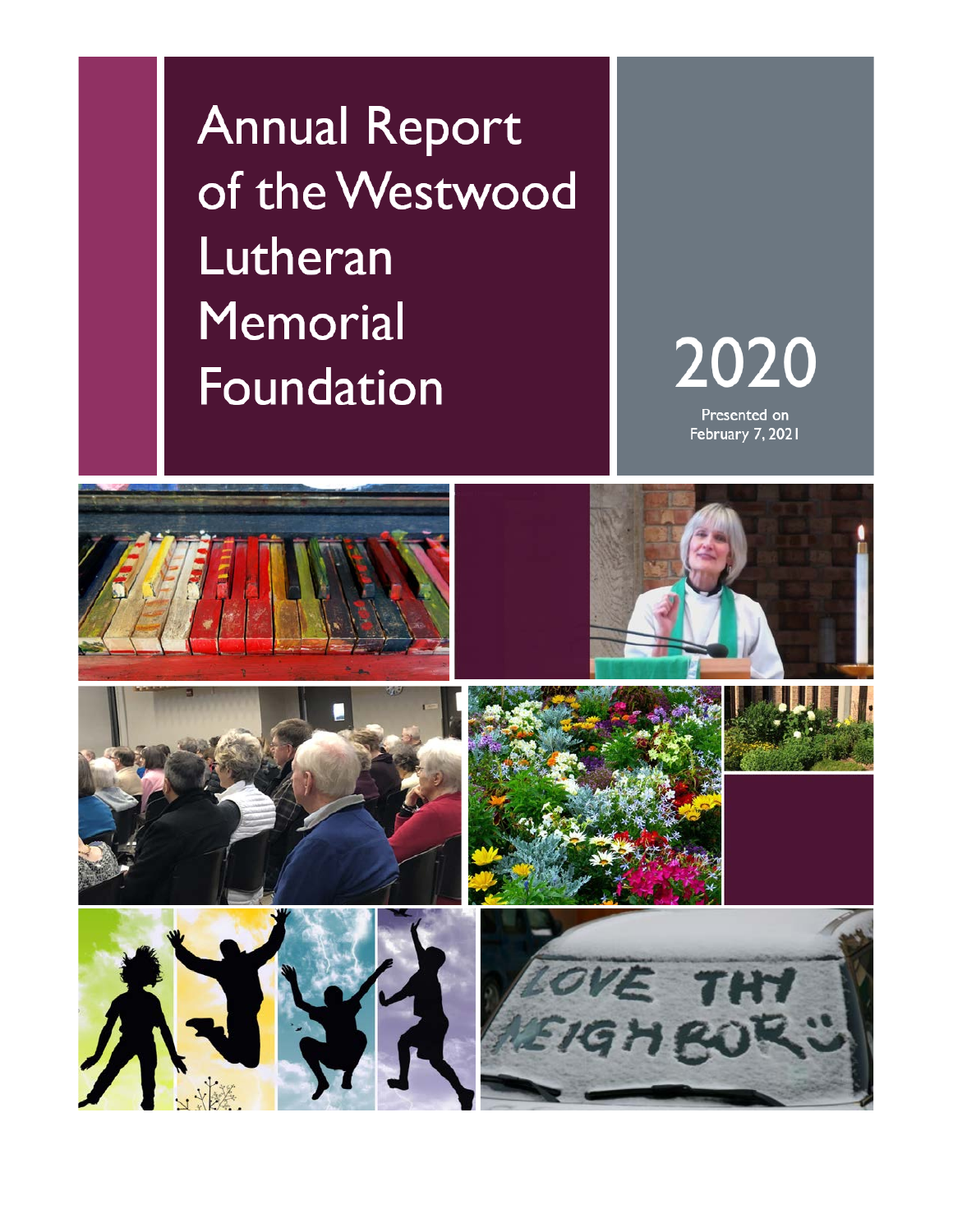## **Table of Contents**



The mission of our foundation is to positively impact people's lives by enriching and supporting the ministries of Westwood Lutheran Church.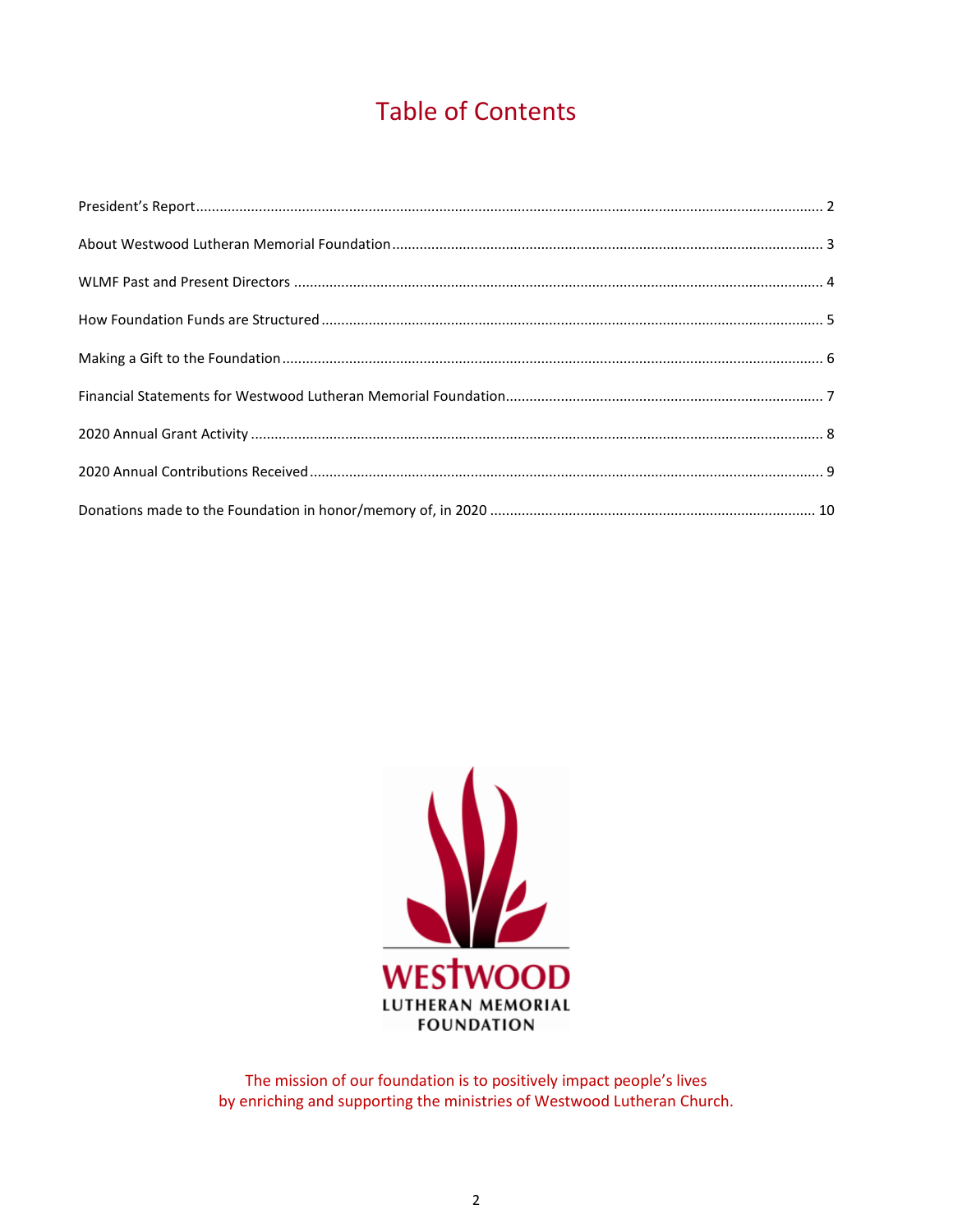## President's Report

February 7, 2021

Hello Westwood friends,

As we do our annual look back at the past year to see where we've come from, what we've accomplished and how it all measures up, the barometer for 2020 is a bit skewed. What we had planned may or may not have worked out the way we envisioned.

This is the case for the foundation granting in 2020. Each year we work with the church staff and other stakeholders to determine where our grant money would be best utilized. And while we did that early in the year, what we eventually funded was a bit different than where we were headed in January. And it was all good.



We sometimes refer to the foundation as the sprinkles on the cupcake that is Westwood. Items and projects that add that extra spark we all enjoy – additional musicians at holidays, educational offerings, professional development for staff to name a few.

This year, however, was unique. The grants awarded this year had a much more substantial impact than usual. Virtually everyone who watched a service in March and another one in November noticed the difference in quality, due to the foundation's purchase of audio and video equipment. Staff may have found their jobs a little bit easier with the new tech funded by the foundation.

As highlighted in the video I provided for the annual meeting, 2020 brought needed funding for the following major projects:

| $\bullet$ | 3 laptops and 2 iPads for office staff                    | \$5,000  |
|-----------|-----------------------------------------------------------|----------|
| $\bullet$ | Upgraded speakers and HD video equipment in the sanctuary | \$23,085 |
| $\bullet$ | Racial Equity & Intercultural programming                 | \$9.741  |
| $\bullet$ | Westwood gardens                                          | \$773    |
| $\bullet$ | Westwood youth – programs and scholarship                 | \$3,000  |
| $\bullet$ | Grants for our neighbors                                  | \$5.500  |
| $\bullet$ | Music technology, musicians, artwork framing              | \$4,380  |

In total, the foundation granted \$51,842 to support the mission of Westwood Lutheran Church in 2020. Because we were able to remain nimble throughout the year, the grants were put in places identified as the pandemic affected the way we connect and the way we worship.

In this report are all the details of the grants, donations, and fund balances. What is not here are the many stories of those honored and those remembered by their family and friends. Although only the names are listed at the end of this report, we hope you also see the commitment to the future these gifts provide.

Peace to you in Christ,

Beth Johnson, President Westwood Lutheran Memorial Foundation [bethleeben@msn.com](mailto:bethleeben@msn.com)

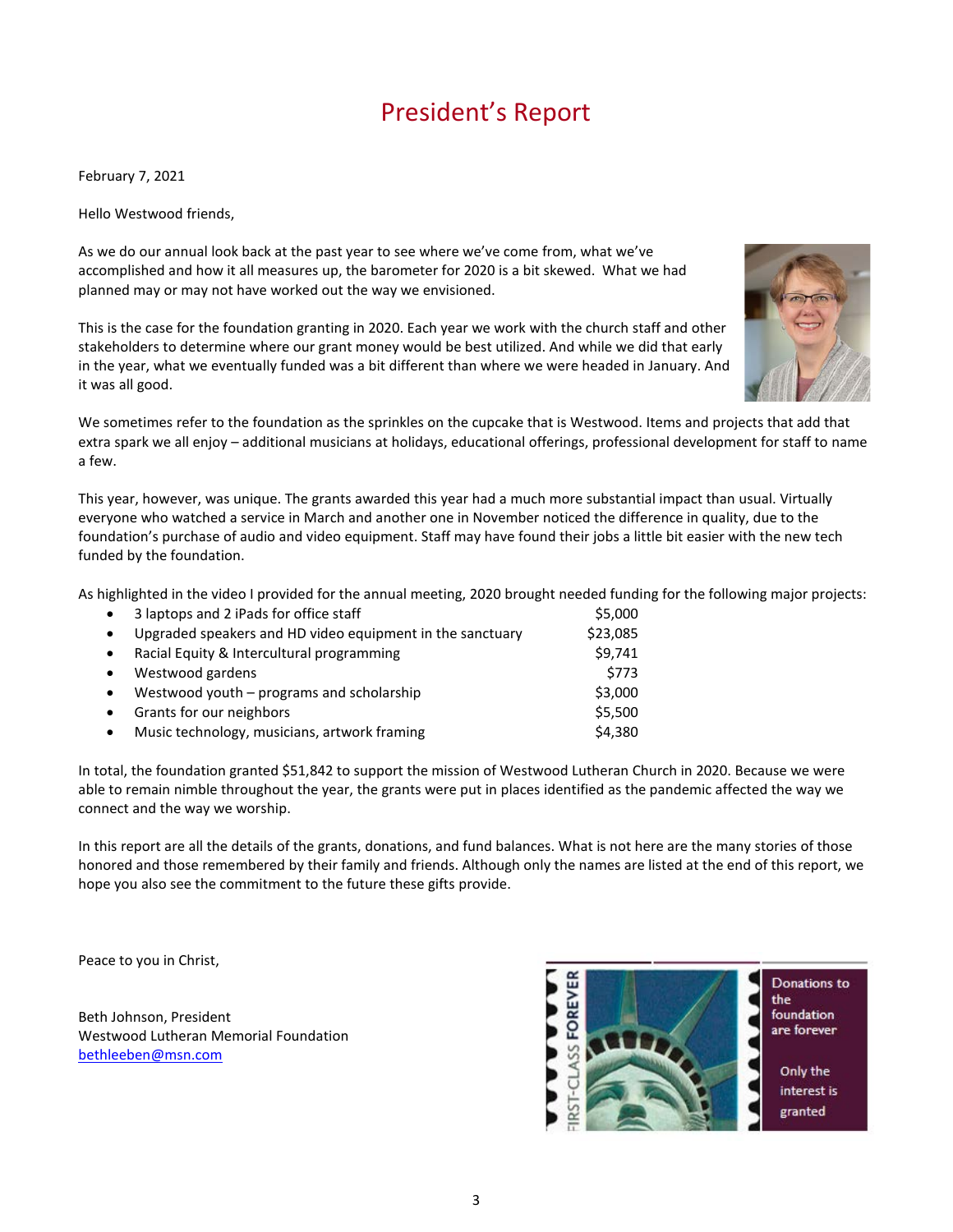## About Westwood Lutheran Memorial Foundation

### History of the Foundation

The Westwood Lutheran Memorial Foundation (WLMF) was founded in July 1973 by a number of visionary Westwood leaders. The first board of directors included Dr. Donald Bell, Robert Boeder, Eugene Booth, Lois Coon, Alvin Haugen, Noreen Johnson, Ralph Martinson, Don Padilla and Robert Skare. The first gift received by the foundation remains intact today and continues to grow. Grants are awarded from the earnings of the funds.

Gifts to the foundation are often memorials for a family member, close friend, or beloved member of our congregation. Individuals who wish to leave a legacy have directed gifts to the foundation to achieve their personal aspirations for the church and the community. Some have set up special funds for a favorite area of ministry, such as music, youth, or education. Gifts can also be in honor of special occasions such as graduations, birthdays, anniversaries or retirements. Gifts made for estate planning purposes benefit the giver as well as the foundation. In each case the purpose is the same; to accumulate financial resources to help us do God's will in various ways.

### How the Foundation Functions

The Westwood Lutheran Memorial Foundation is governed by a board of directors, elected from members of the Westwood congregation. The board is charged with the fiduciary responsibility of preserving gifts by making prudent investment decisions. The earnings are then put to work, consistent with the dreams and aspirations of the original givers. WLMF has four standing committees: Public Relations, Investments, Grants, and Planned Giving.

#### **2020 Foundation Board of Directors**

- Kim Aune Steve Bergeland, Secretary Simone Dorcas, Vice President Chris Finseth Beth Johnson, President Kerry Kruppstadt Greg Loeschke Dwight Peterson, Treasurer Jan Prazak
- **Ambassadors for the Foundation** Gail Dahl Dennis Netland John Racek Linnea Sodergren

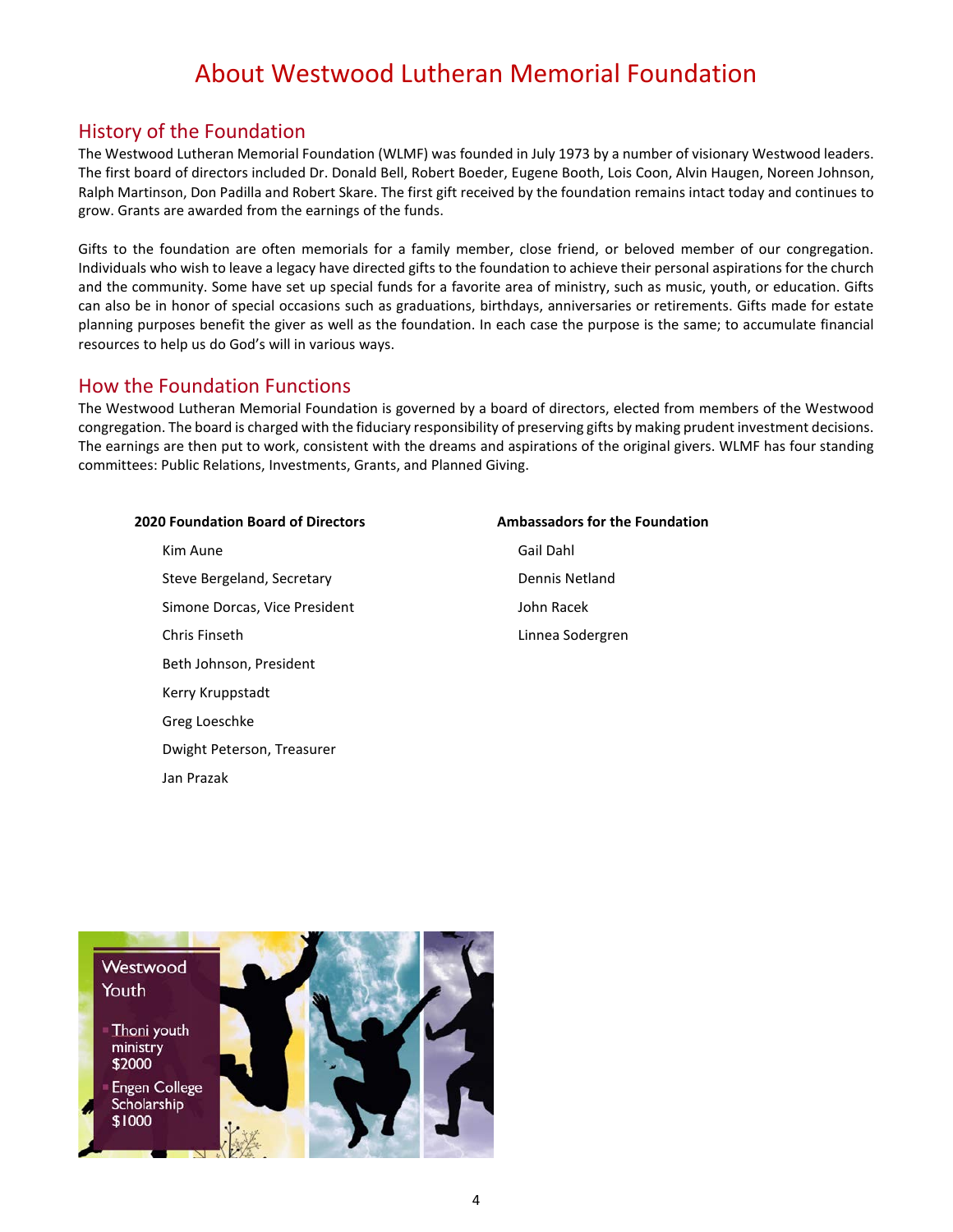## Westwood Lutheran Memorial Foundation past and present directors

Luther Anderson (P) Kim Aune Lee Anne Lack Richard Bardy (P) Jack Barnes Donald Bell (P) Joann Bell Bob Berg Steve Bergeland Keith Bergquist (P) Eileen Blixrud Barb Bluhm Robert Boeder (P) Eugene Booth Deanna Broe Dwayne Broe Bruce Cameron Gary Carlson Margo Chesley Alice Collings Lois Coon Lois Crunstedt Gail Dahl Larry Dalen June Davis Bob Desannoy Simone Dorcas Mary Dunn Brenda Dvorak Harold Enesvedt Robert Erickson Chris Finseth Joseph Fjelstad Cindy Folin Dale Forsberg Roger Friauf William Gardner (P) Charles Gauck Duane Glisan Kristi Gray Shephard Louise Griver Robert Hadland

P=president

Phyllis Hansen Marilyn Hanson Hickock Alvin Haugen Richard Heise Sharon Holland Verna Holland Stanton Holmberg Jim Holmes (P) Carl Holmstrom Steve Huseth Darleen Hysen Paul Ives Peter Jacobson Craig Jergenson (P) Beth Johnson Clyde Johnson Don Johnson Noreen Johnson Sandy Johnson Heather Kemp Lorraine Kent Lowell Kleven David Koppe Kerry Kruppstadt Mary LaBelle Steve LaBelle James Lanenberg Stuart Larson Sharon Lee David Lingo Jim Lockhart Greg Loeschke Richard Lund Ralph Martinson (P) Betty Melander Josh Natzel Dennis Netland (P) Henry Nielson John Nilsestuen Bill Nord Lance Norderhus Lowell Noteboom

Barry Novak Mark Okey Donald Padilla Curtis Pearson Dwight Peterson Susan Peterson Kim Polzin Conrad Posz Janice Prazak (P) John Racek Marcy Redmond (P) LaDonna Reynolds Mary Rhodes R. S. Ylvisaker James Safley Arne Sather Richard Selvig Charles Sewall Robert Skare Linnea Sodergren John Steinke (P) James Strommen Arnold Swanson (P) George Swenson Rick Taft Lowell Thompson Fred Thwing Rose-Mary Utne (P) Mark VandenEinde Jim Vos Michael Walgren (P) Alene Walker Gloria Wesely Tom Wesely Peter Withoff James Wittnebel Paul Wogen Richard Wogen Douglas Yock Ellen Ziegler



### Grants for our neighbors

| Good Samaritan Fund \$2,400          |  |
|--------------------------------------|--|
| $\blacksquare$ Hamshaund mask $\ell$ |  |

- $$1,168$ devotionals
- Our Saviour's housing \$1,938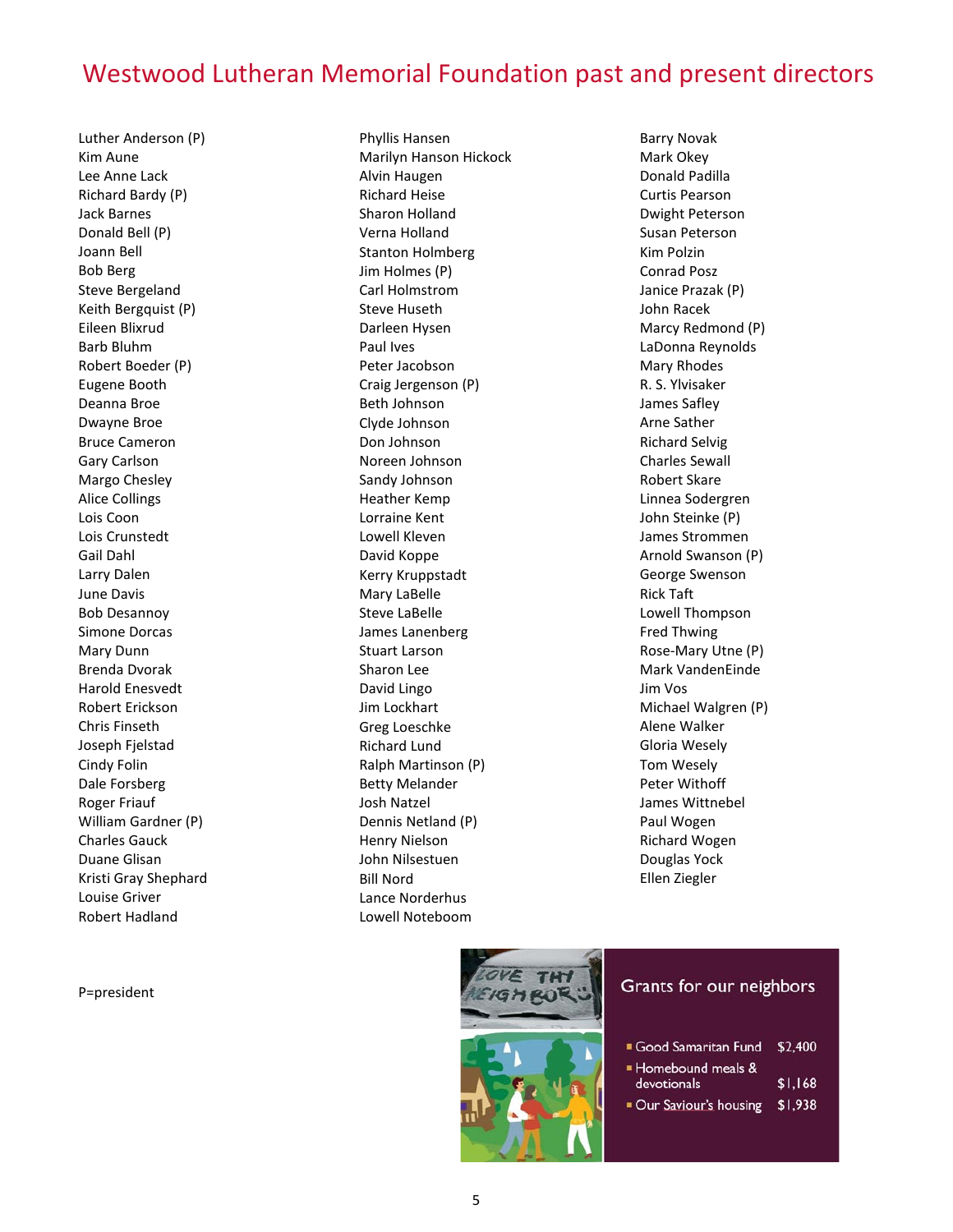## How Foundation Funds are Structured

The heart of the foundation is its endowed funding structure. This is where funds are accumulated, and disbursements made. Two types of funds are distinguished; *1) the Endowment Fund*, which is supported by all undesignated gifts, and *2) Designated Funds*, which are established (and donated to) for a specific purpose. With a minimum gift amount, *Named Funds* can be established under the Endowment or Designated funds for continued recognition or the memorializing of an individual or individuals.

Each fund has a caretaker and a fund advocate to ensure the donor intentions and the needs of the church are met. The following paragraphs list the currently established funds. To read the full story behind each fund, visit the foundation page of the Westwood church website[: https://www.westwood.church/foundation.](https://www.westwood.church/foundation)

### The Endowment Fund

The Endowment Fund is the primary instrument of the foundation's work. Disbursements are made based on a plan created by Pastor Tania and approved by the foundation board. The following named funds have been established under the Endowment Fund umbrella to forever memorialize those named.

Luther and Sylvia Anderson Memorial Fund

Shirley Larsen Memorial Fund Agnus Hansen Memorial Fund Johnathan Hilk Memorial Fund Paul and Doris Ives Memorial Fund Lillian Domholdt Memorial Fund Ralph and Dee Martinson Memorial Fund

### Designated Funds

Many Westwood members show support for their passions by creating funds with specific guidelines on disbursement. The 15 designated funds fall into five categories: outreach, art and music, adult education, youth development and scholarships. The foundation board works with staff to combine the guidelines of the funds with the current year goals and needs.

### **Outreach**

Good Samaritan Fund The Conrad A. and Marie Posz Good Samaritan Fund Albert Johnson Memorial Fund James and Barbara Lanenberg Fund Fund for the Homeless Darleen Hysen Community Mission Fund Stanley & Esther Crist Garden Fund

### **Art & Music**

Ronald A. Nelson Music Fund Loraine Langmo Fund Kristie Thompson Memorial Fund Stanley and Esther Crist Music Fund Ralph & Dee Martinson Art Fund

### **Adult Education**

Donald C. Bell Adult Education Fund Don Hansen Caring Ministry Fund Prazak Visiting Scholar Fund

### **Youth Development**

African Youth Bridge-Building Fund Thoni Family Youth Ministry & Service Fund Tom Hunstad Caring Youth Memorial Fund

### **Scholarship**

Engen Family Lutheran College Fund Louise Griver Seminary Scholarship Fund

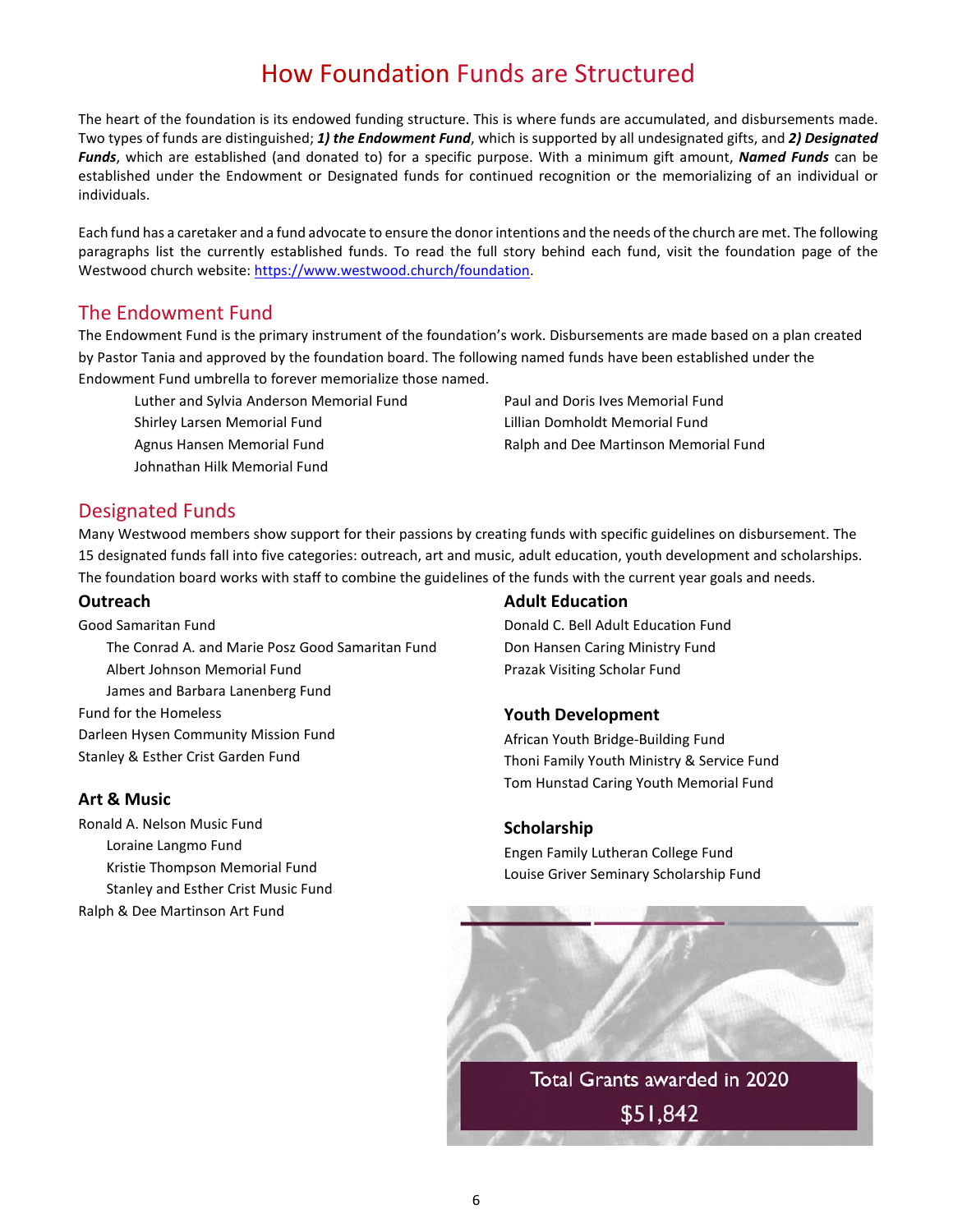## Making a Gift to the Foundation

Over the years, WLMF has primarily achieved its growth through traditional memorial gifts, bequests and gifts in honor of persons and special occasions. These have been the bedrock upon which the foundation has grown, for which we are most thankful. An important question for us all is how we can participate in the effort to carry out God's will. There are several options, depending upon the circumstances of the giver.

#### **Immediate Gifts**

Gifts of cash/checks or appreciated assets can be relatively straight forward. Unlike cash, however, appreciated assets including stocks, bonds, mutual funds, life insurance, retirement account distributions, and real estate may offer tax advantages to the donor.

#### **Deferred Gifts**

Deferred (or planned) gifts come in many forms; the most common of which may be through wills or estates. Other forms of planned gifts include naming the WLMF the beneficiary of a life insurance policy, a retirement plan, or a charitable annuity contract. Creating a charitable trust, providing the foundation with a lead gift or remainder after your family needs have been covered, is an attractive option. Many in the Westwood congregation have taken advantage of this option.

To learn more about gifting options and what might be best for your needs, please feel free to contact the foundation friend Linnea Sodergren [\(sodergrenla@gmail.com\)](mailto:sodergrenla@gmail.com) or a member of the foundation investment committee: Greg [Loeschke@lingate.com\)](mailto:Loeschke@lingate.com); Chris Finseth [\(cfinseth5@msn.com\)](mailto:cfinseth5@msn.com); Dwight Peterson [\(drcrguy@yahoo.com\)](mailto:drcrguy@yahoo.com); Kerry Kruppstadt [\(kerry.kruppstadt@me.com\)](mailto:kerry.kruppstadt@me.com).

For more information on any of the options listed above, contact your financial advisor. For foundation-related questions, feel free to email the president, Beth Johnson, [bethleeben@msn.com.](mailto:bethleeben@msn.com)

#### **To make a gift**

Donations to honor someone or in memory of someone can be made any time. The foundation has information on the Westwood church website, which includes a link to make an online donation. You may also mail or bring a check made out to Westwood Lutheran Memorial Foundation to the church office. Please indicate in the memo section of the check if you want to direct your gift to one of the designated funds. Otherwise, all contributions to the foundation will go to the general endowment fund. Acknowledgements are then sent by the foundation administrative secretary.

Donate to the foundation online:<https://westwood-lutheran-memorial-foundation.snwbll.com/giving-portal>

#### **[Westwood Lutheran Memorial Foundation](https://www.westwood.church/foundation)**

c/o Westwood Lutheran Church 9001 Cedar Lake Road St. Louis Park, MN 55426

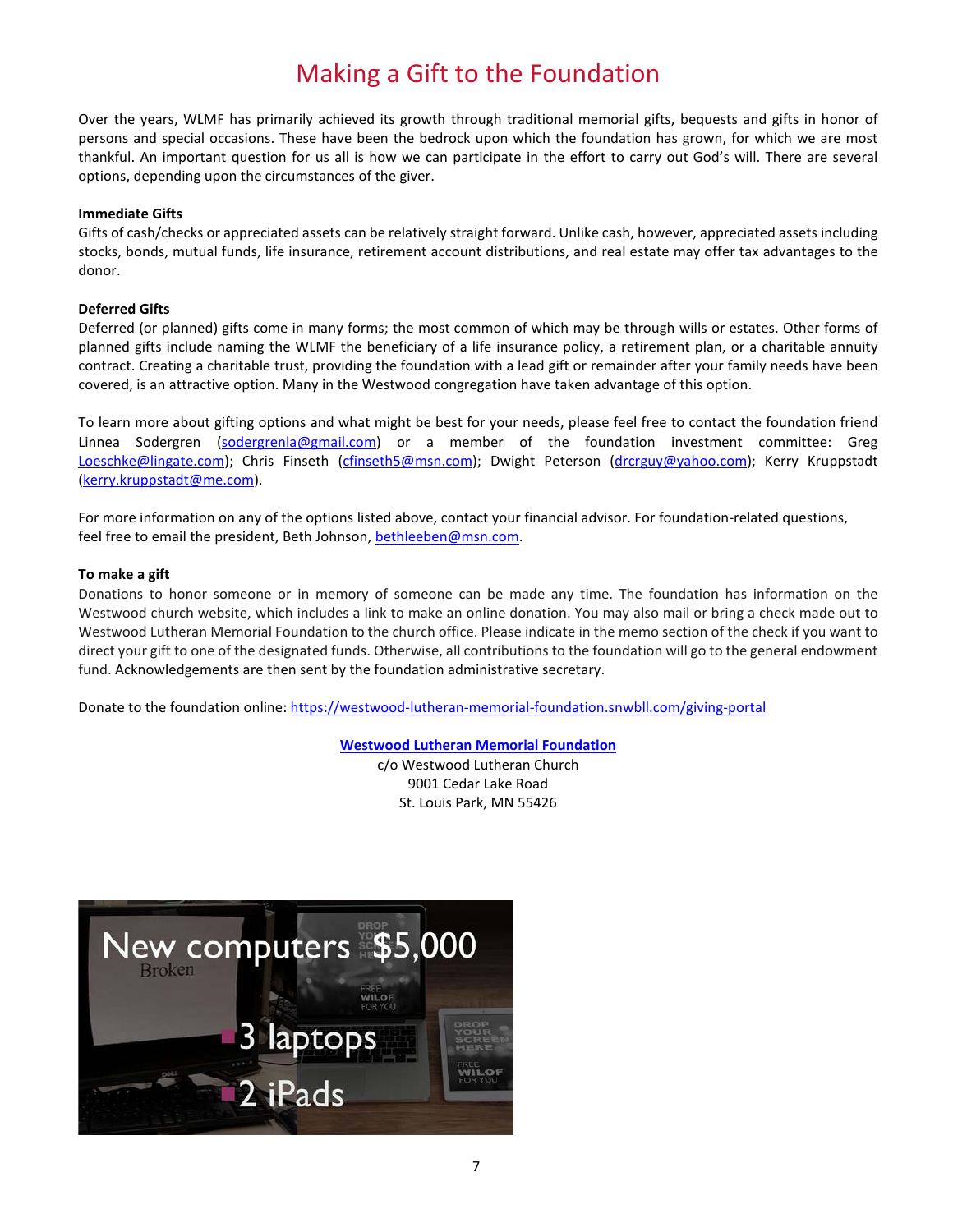## Financial Statements for Westwood Lutheran Memorial Foundation

## Statement of Financial Position

|                                           |                 | As of December 31, |             |
|-------------------------------------------|-----------------|--------------------|-------------|
|                                           | 2020            |                    | 2019        |
| <b>Assets</b>                             |                 |                    |             |
| Cash in Bank                              | \$<br>10,009    |                    | \$<br>4,460 |
| <b>Investments</b>                        |                 |                    |             |
| <b>Thrivent Invest Trust</b>              | 1,183,342       |                    | 1,109,790   |
| Charles Schwab                            | 250             |                    | 250         |
| <b>Total Investment</b>                   | 1,183,592       |                    | 1,110,040   |
| <b>Total Assets</b>                       | 1,193,601       |                    | 1,114,500   |
| <b>Liabilities</b>                        | 3,288           |                    | 1,350       |
| Net Fund Balance                          | 1,190,313       |                    | 1,113,150   |
| <b>Total Liabilities and Fund Balance</b> | 1,193,601<br>-S |                    | 1,114,500   |

## Statement of Financial Activity

|                              |          |         | As of December 31, |          |         |
|------------------------------|----------|---------|--------------------|----------|---------|
|                              |          | 2020    |                    |          | 2019    |
| <b>Revenue</b>               |          |         |                    |          |         |
| <b>Donations Received</b>    | \$       | 6,405   |                    | \$       | 12,165  |
| Net Investment Gain/(Loss)   |          | 134,295 |                    |          | 180,480 |
| <b>Total Revenue</b>         |          | 140,700 |                    |          | 192,645 |
| <b>Expense</b>               |          |         |                    |          |         |
| Grants                       |          | 51,842  |                    |          | 51,329  |
| <b>Investment Expense</b>    |          | 10,669  |                    |          | 10,307  |
| Administrative and Operating |          | 1,026   |                    |          | 2,045   |
| <b>Total Expense</b>         |          | 63,537  |                    |          | 63,681  |
| Net Revenue Gain / (Loss)    | <u>ځ</u> | 77,163  |                    | <u>ي</u> | 128,964 |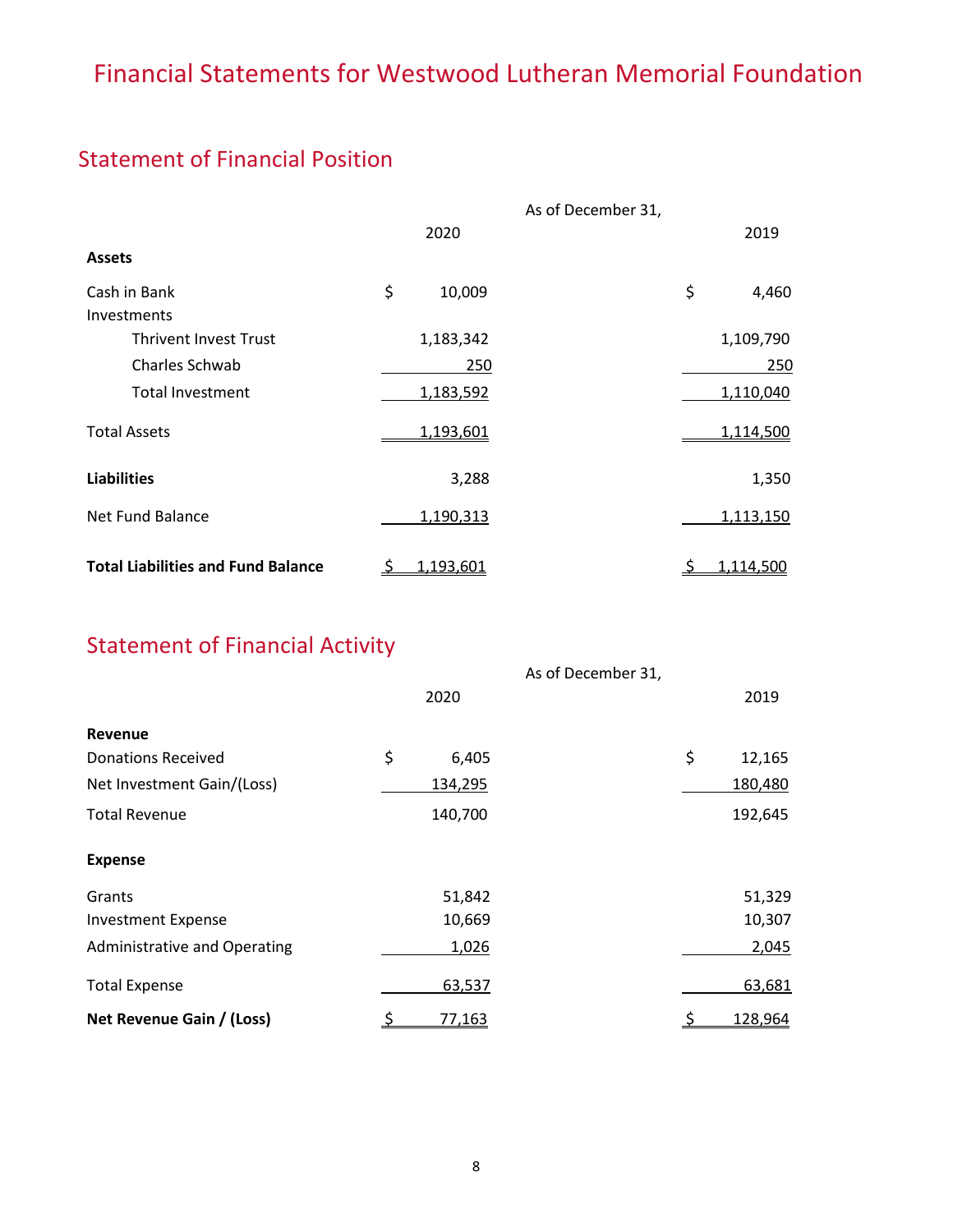## Westwood Lutheran Memorial Foundation Annual Grant Activity

### For Year Ending December 31, 2020

| <b>Fund Name</b>                                  | <b>Purpose</b>                                                                         | <b>Amount</b>      |
|---------------------------------------------------|----------------------------------------------------------------------------------------|--------------------|
| Darleen Hysen Community Mission<br>Fund           | Our Saviour's Community Services                                                       | \$1,938            |
| Donald C. Bell Adult Education Fund               | Lenten speakers "Who am I? Deepening our Conversations<br>about Race"                  | \$528              |
|                                                   | Epiphany speakers focusing on mental health                                            | \$106              |
| Don Hansen Caring Ministry Fund                   | <b>Homebound Meals and Devotionals</b>                                                 | \$1,168            |
| Engen Family Lutheran College<br>Fund             | <b>Gustavus Adolphus College</b>                                                       | \$1,000            |
| <b>Good Samaritan Fund</b>                        | Support for Westwood Pastors' Emergency Fund                                           | \$2,408            |
| Prazak Visiting Scholar Fund                      | Lenten speakers "Who am I? Deepening our Conversations<br>about Race"                  | \$1,213            |
|                                                   | Epiphany speakers focusing on mental health                                            | \$243              |
| Ralph and Dee Martinson Art Fund                  | Artwork Reframing and Tapestry Cleaning                                                | \$1,138            |
| Ronald A. Nelson Music Fund                       | High-Definition video equipment for sanctuary<br>Music Video, Audio & Instrumentalists | \$2,000<br>\$3,242 |
| Stanley and Esther Crist Garden<br>Fund           | Replace evergreens, plant perennials, and improve soil                                 | \$773              |
| Thoni Fund for Youth Ministry and<br>Service fund | On-line children's ministry materials                                                  | 2000               |
| Endowment fund                                    | Tech Equip for Video Recording                                                         | 5,000              |
|                                                   | <b>Sanctuary Speakers</b><br>Lenten series (along with Prazak fund)                    | 5,000<br>8,000     |
|                                                   | 3 laptop computers 2 iPads                                                             | 5,000              |
|                                                   | High-Definition video equipment for sanctuary                                          | 11,085             |

A return to the sanctuary

照相

Speakers -\$10,000

**HD** Video Equipment -\$13,085

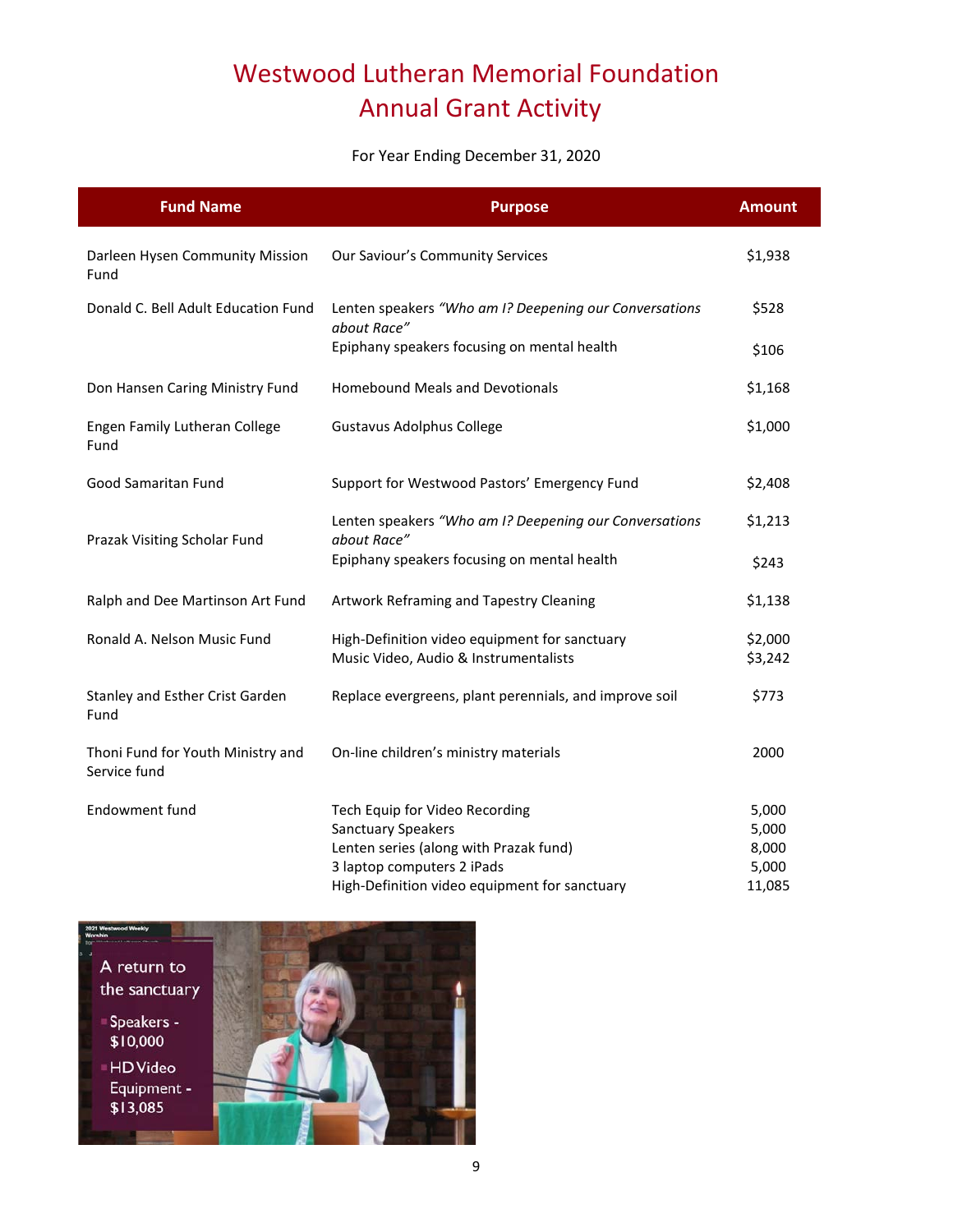## Westwood Lutheran Memorial Foundation 2020 Annual Contributions Received

For Year Ending December 31, 2020

| Fund | <b>Amount</b> |
|------|---------------|
|      |               |
|      |               |
|      |               |
|      |               |
|      |               |
|      |               |
|      |               |
|      |               |
|      |               |
|      |               |
|      |               |
|      |               |
|      |               |
|      |               |
|      |               |
|      |               |

**Total \$6,405** 

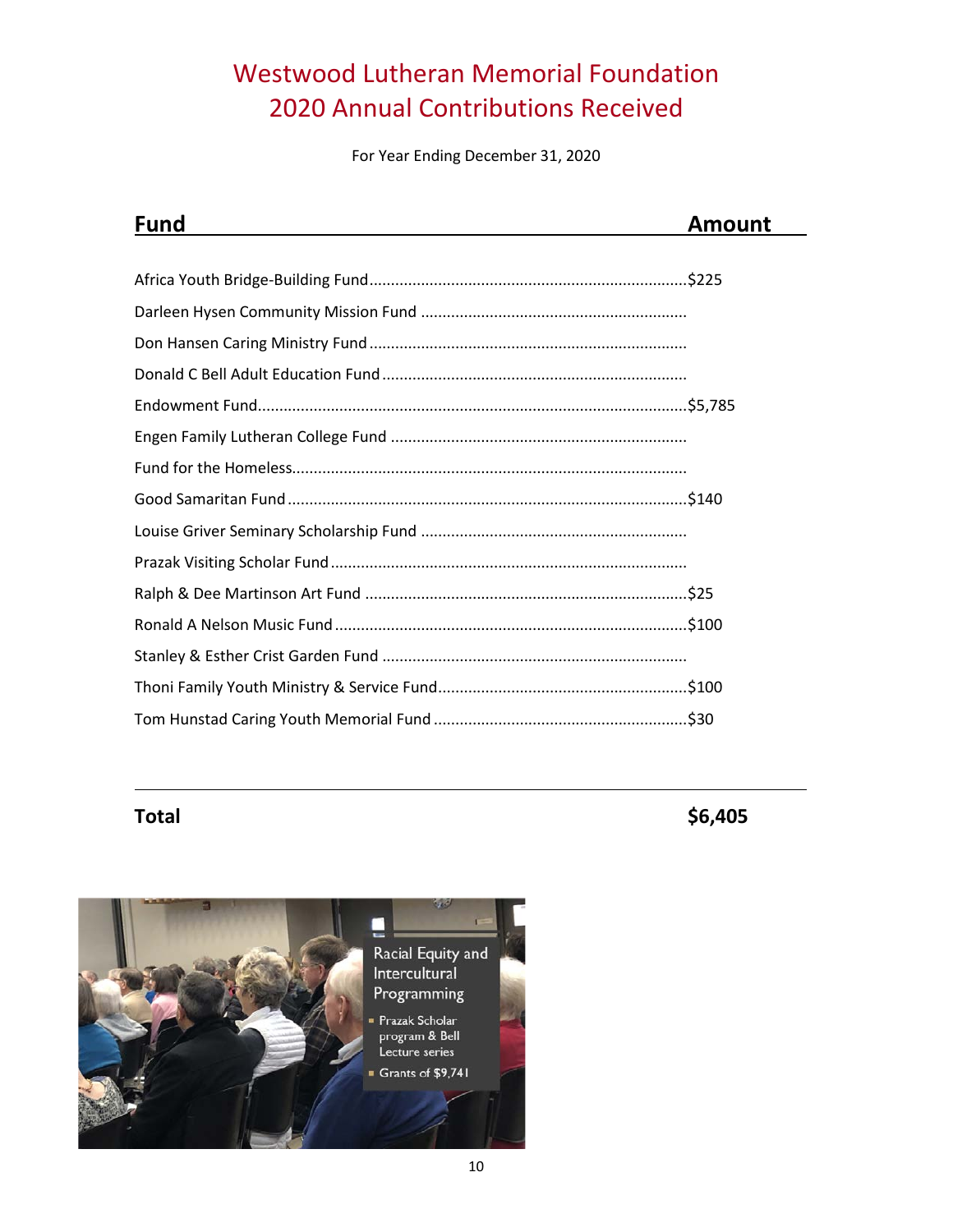## Donations made to the Foundation in honor/memory of, in 2020

### **African Youth Bridge Building Evan Komschlies** Linnea Sodergren

 **Joyce Stepheson** Linnea Sodergren

 **Dyanne Sather** Phillip & Sharyll Smith

 **Phillip & Sharyll Smith** Dyanne Sather

**Caring Youth** Gerald Thompson

#### **Foundation Endowment Fund**

Linnea Sodergren Hazel McMillin Eileen Blixrud Marilyn Hikok Dorothy Koester Barry & Elizabeth Novak Anonymous Mary Keithahn Joyce Kautz

 **Arlean (A.J.) Eide** Charles Sewall

 **Art Holman** Eileen Blixrud Janice Prazak

 **Carolyn Paulson** Eileen Blixrud Carol Kohler

 **Charles Doidge** Eileen Blixrud

 **Connie Jesperson** Jeffrey and Eileen Silver Eileen Blixrud Timothy Swenson Penne Sewall Mike & Katy Roelofs Jerry & Linda Roelofs Brian & Dorcus O'Connor Keith & Mavis Roelofs James & Susan Elsass David & Karen Pitkanen Marilyn Martineau & Kathryn Cegla Gloria J Wietzke

 **Don and Gerry Peterson** Dwight Peterson

 **Don Bridell** Eileen Blixrud

#### **Duane Dull**

Phillip & Sharyll Smith Wayne & Sue Anderson Sonya Zenk Gary & Mary Anderson Eileen Blixrud Carol Kohler

#### **Gladys Johnson**

Beverly S Robertson John & Elizabeth Hill Paul & Carole Wogen Evelyn Jacobson



\$773 Grant

 **Jean Cornell** Eileen Blixrud

 **Jerrie Aune** Beth Johnson

 **Jerry Olson** Eileen Blixrud Wayne & Sue Anderson

 **Jim Wittnebel** Linnea Sodergren Eileen Blixrud

#### **Jim Wolff**

Marilyn Hikok James & Karol Wolff Gordon & Linda Meyer

 **Lorna Kittleson** Eileen Blixrud

 **Marianne Suess** Gordon & Linda Meyer Lenore Hilk

 **Marie Posz** Eileen Blixrud

#### **Marilyn Martineau**

Larry & Patricia Schmidt Joseph & Laurie Schroeder Ron & Carla Greenwood Kristine Gellerman Michael & Jean Tokar Gerald & Linda Roelofs Brian & Dorcas O'Connor

#### **Marjorie Agrey**

Eileen Blixrud Linnea Sodergren Janis & Sheldon Brown Clinton & Ardella Larson Muriel Beal Carol Kohler Judith Leidall Mike & Glennys Sell Glen & Eileen Soderberg Mark & Karen Scott